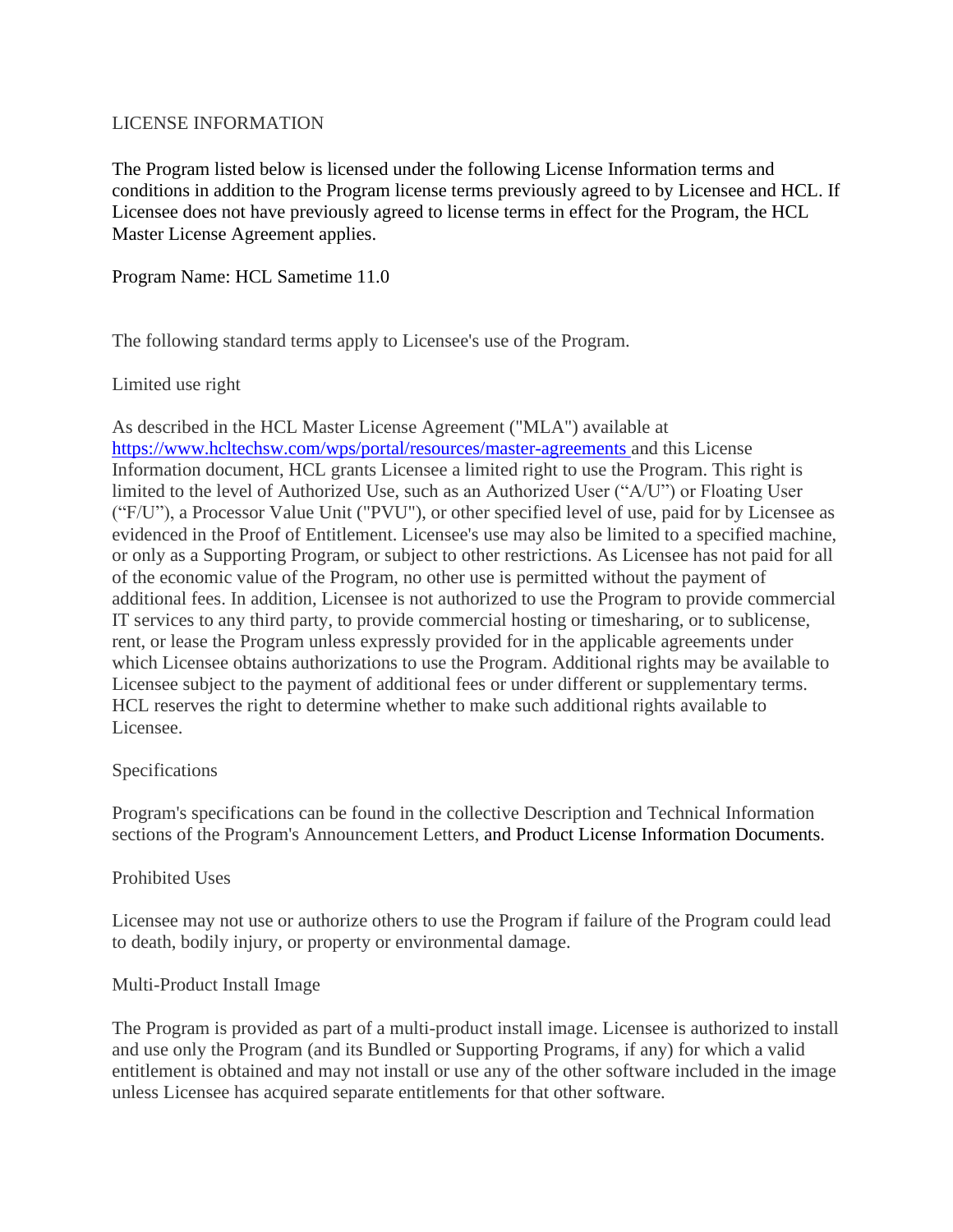# Supporting Programs

Licensee is authorized to install and use the Supporting Programs identified below. Licensee is authorized to install and use such Supporting Programs only to support Licensee's use of the Principal Program under this Agreement. The phrase "to support Licensee's use" would only include those uses that are necessary or otherwise directly related to a licensed use of the Principal Program or another Supporting Program. The Supporting Programs may not be used for any other purpose. A Supporting Program may be accompanied by license terms, and those terms, if any, apply to Licensee's use of that Supporting Program. In the event of conflict, the terms in this License Information document supersede the Supporting Program's terms. Licensee must obtain sufficient entitlements to the Program, as a whole, to cover Licensee's installation and use of all of the Supporting Programs, unless separate entitlements are provided within this License Information document.

The following are Supporting Programs licensed with the Program:

HCL Domino HCL Notes

Supporting Programs Detail

If Licensee uses the Google Web Search feature of the Program, Licensee acknowledges that Google, Inc., owns all right, title and interest, including without limitation all intellectual property rights, in and to the Google Web Search Service (including Google's search engine technology and Google brand features, and excluding items licensed by Google from third parties), and that Licensee does not acquire any right, title, or interest in or to the Google Web Search Service (including Google's search engine technology and Google brand features) by using this feature.

If Licensee uses the Yahoo! Web Search feature of the Program, Licensee must review and agree to be bound by the Terms of Service set forth at: http://info.yahoo.com/legal/us/yahoo/utos/utos-173.html. If Licensee uses the Yahoo! Web Search feature of the Program in a country other the United States, Licensee must review and agree to be bound by the Terms of Service applicable to such country set forth at http://world.yahoo.com/.

### Permitted Components

Notwithstanding any provision the Agreement, Licensee is permitted to use only the following components or functions of the identified Bundled or Supporting Program:

Only the Standard Notes Client (of HCL Notes)

**Privacy** 

Licensee acknowledges and agrees that HCL may use cookie and tracking technologies to collect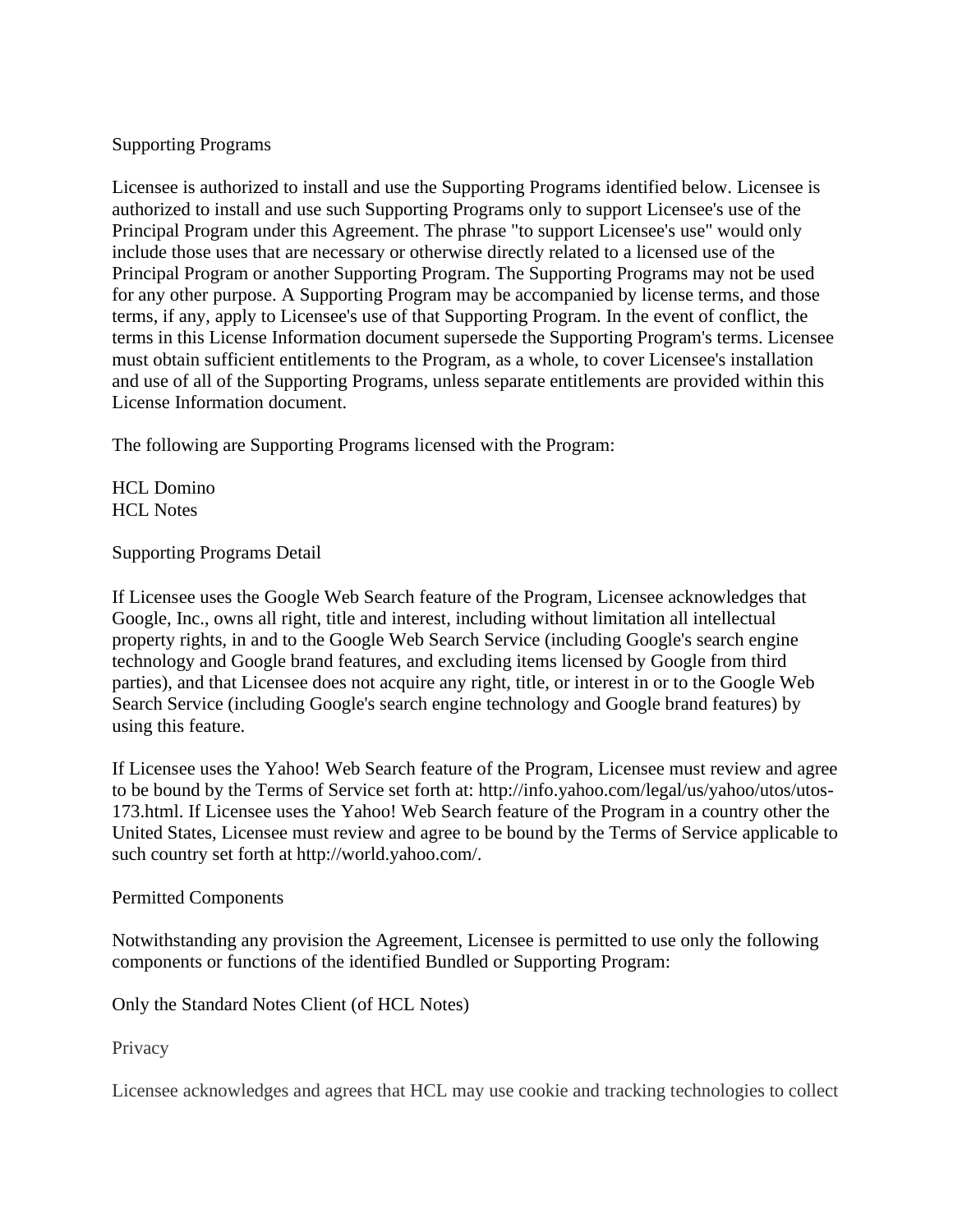personal information in gathering product usage statistics and information designed to help improve user experience and/or to tailor interactions with users in accordance with the HCL Privacy Statement, available at

[https://www.hcltechsw.com/wps/portal/resources/master-agreements.](https://www.hcltechsw.com/wps/portal/resources/master-agreements)

### Redistributables

If the Program includes components that are "Redistributable", they will be identified in the REDIST file that accompanies the Program. In addition to the license rights granted in the Agreement, Licensee may distribute the Redistributables subject to the following terms: 1) Redistribution must be in object code form only and must conform to all directions, instruction and specifications in the Program's accompanying REDIST or documentation; 2) If the Program's accompanying documentation expressly allows Licensee to modify the Redistributables, such modification must conform to all directions, instruction and specifications in that documentation and these modifications, if any, must be treated as Redistributables; 3) Redistributables may be distributed only as part of Licensee's application that was developed using the Program ("Licensee's Application") and only to support Licensee's customers in connection with their use of Licensee's Application. Licensee's Application must constitute significant value add such that the Redistributables are not a substantial motivation for the acquisition by end users of Licensee's software product;

4) If the Redistributables include a Java Runtime Environment, Licensee must also include other non-Java Redistributables with Licensee's Application, unless the Application is designed to run only on general computer devices (for example, laptops, desktops and servers) and not on handheld or other pervasive devices (i.e., devices that contain a microprocessor but do not have computing as their primary purpose);

5) Licensee may not remove any copyright or notice files contained in the Redistributables; 6) Licensee must hold HCL, its suppliers or distributors harmless from and against any claim arising out of the use or distribution of Licensee's Application;

7) Licensee may not use the same path name as the original Redistributable files/modules; 8) Licensee may not use HCL's, its suppliers or distributors names or trademarks in connection with the marketing of Licensee's Application without HCL's or that supplier's or distributor's prior written consent;

9) HCL, its suppliers and distributors provide the Redistributables and related documentation without obligation of support and "AS IS", WITH NO WARRANTY OF ANY KIND, EITHER EXPRESS OR IMPLIED, INCLUDING THE WARRANTY OF TITLE, NON-

INFRINGEMENT OR NON-INTERFERENCE AND THE IMPLIED WARRANTIES AND CONDITIONS OF MERCHANTABILITY AND FITNESS FOR A PARTICULAR PURPOSE; 10) Licensee is responsible for all technical assistance for Licensee's Application and any modifications to the Redistributables; and

11) Licensee's license agreement with the end user of Licensee's Application must notify the end user that the Redistributables or their modifications may not be i) used for any purpose other than to enable Licensee's Application, ii) copied (except for backup purposes), iii) further distributed or transferred without Licensee's Application or iv) reverse assembled, reverse compiled, or otherwise translated except as specifically permitted by law and without the possibility of a contractual waiver. Furthermore, Licensee's license agreement must be at least as protective of HCL as the terms of this Agreement.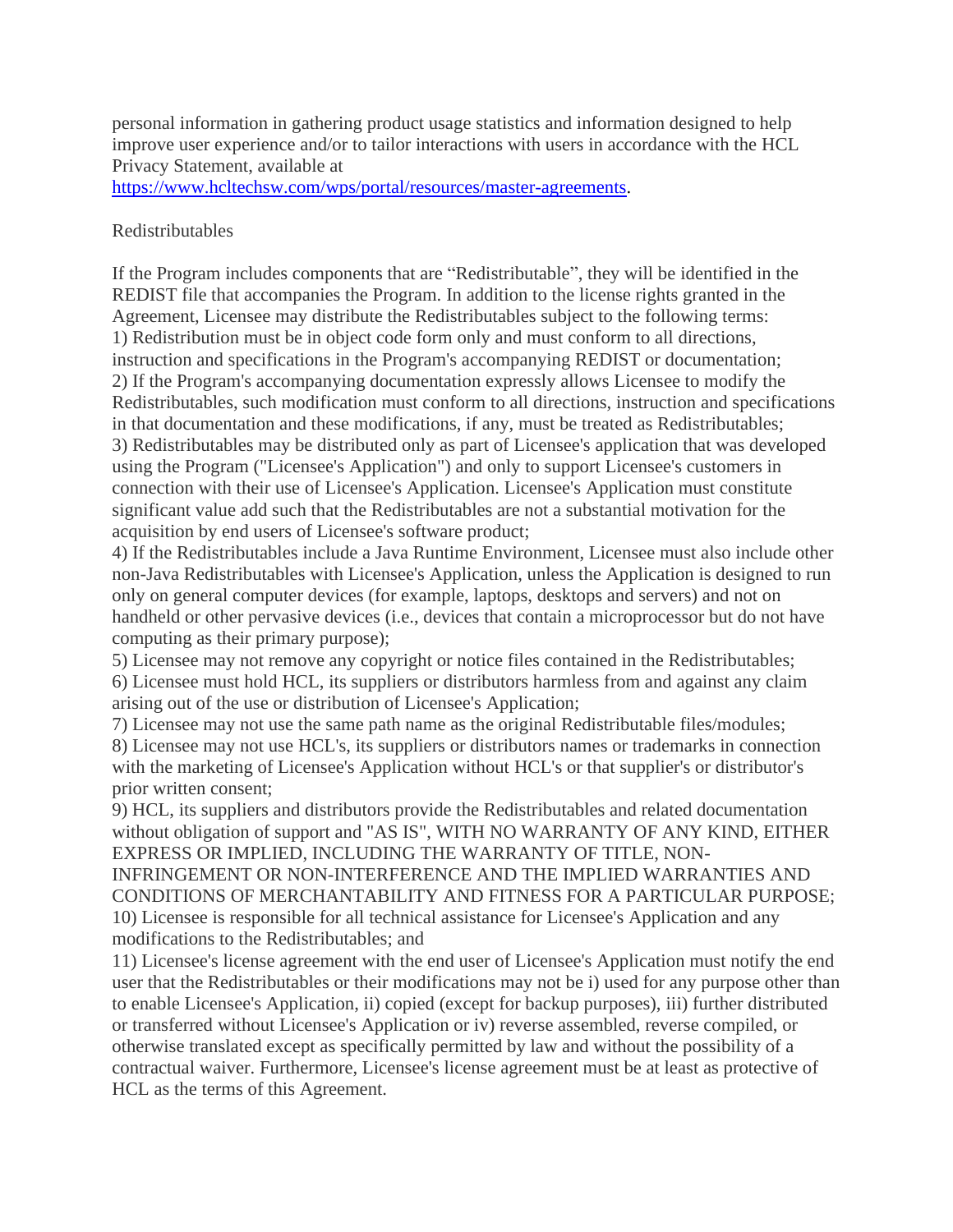### Source Components and Sample Materials

The Program may include some components in source code form ("Source Components") and other materials identified as Sample Materials. Licensee may copy and modify Source Components and Sample Materials for internal use only provided such use is within the limits of the license rights under this Agreement, provided however that Licensee may not alter or delete any copyright information or notices contained in the Source Components or Sample Materials. HCL provides the Source Components and Sample Materials without obligation of support and "AS IS", WITH NO WARRANTY OF ANY KIND, EITHER EXPRESS OR IMPLIED, INCLUDING THE WARRANTY OF TITLE, NON-INFRINGEMENT OR NON-INTERFERENCE AND THE IMPLIED WARRANTIES AND CONDITIONS OF MERCHANTABILITY AND FITNESS FOR A PARTICULAR PURPOSE.

For Source Components and Sample Materials listed in a Program's REDIST file, Licensee may redistribute modified versions of those Source Components or Sample Materials consistent with the terms of this license and any instructions in the REDIST file.

#### Export and Import Restrictions

This Program may contain cryptography. Transfer to, or use by, users of the Program may be prohibited or subject to export or import laws, regulations or policies, including those of the United States Export Administration Regulations. Licensee assumes all responsibility for complying with all applicable laws, regulations, and policies regarding the export, import, or use of this Program, including but not limited to, U.S. restrictions on exports or reexports.

#### Third Party Data and Services

The Program may contain links to or be used to access third party data services, databases, web services, software, or other third party content (all, "content"). Access to this content is provided "AS-IS", WITH NO WARRANTY OF ANY KIND, EXPRESS OR IMPLIED, INCLUDING THE WARRANTY OF TITLE, NON-INFRINGEMENT OR NON-INTERFERENCE AND THE IMPLIED WARRANTIES AND CONDITIONS OF MERCHANTABILITY AND FITNESS FOR A PARTICULAR PURPOSE. Access can be terminated by the relevant third parties at their sole discretion at any time. Licensee may be required to enter into separate agreements with the third parties for the access to or use of such content. HCL is not a party to any such separate agreements and as an express condition of this license Licensee agrees to comply with the terms of such separate agreements.

The following units of measure may apply to Licensee's use of the Program.

#### Authorized User

Authorized User is a unit of measure by which the Program be licensed. An Authorized User is a unique person who is given access to the Program. The Program may be installed on any number of computers or servers and each Authorized User may have simultaneous access to any number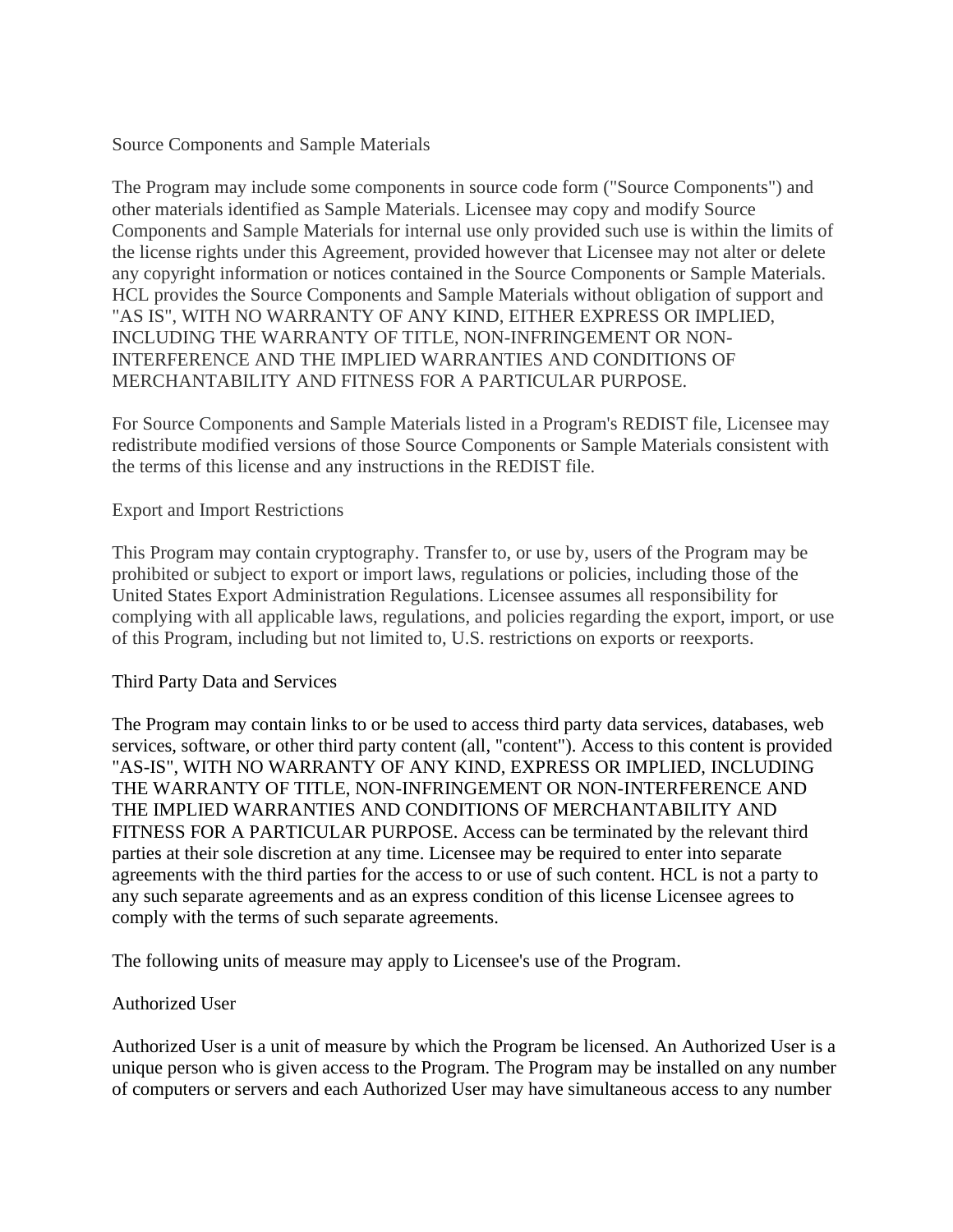of instances of the Program at one time. Licensee must obtain separate, dedicated entitlements for each Authorized User given access to the Program in any manner directly or indirectly (for example: via a multiplexing program, device, or application server) through any means. An entitlement for an Authorized User is unique to that Authorized User and may not be shared, nor may it be reassigned other than for the permanent transfer of the Authorized User entitlement to another person.

# Floating User

A Floating User is a unit of measure by which the Program can be licensed. A Floating User can access a limited or unlimited pool of licenses, dependent on the contracted licensing volume Client and HCL. When a Floating User wishes to run the application, it requests a license from licensee's relevant FlexNet central license server. If a license is available, the license server allows the application to run.

If no license is available, and if licensee has included "Overdraft" in the license terms, the license server allows the application to run and raise an overdraft billing request.

When the Floating User has completed its use of the application, or when the authorized license period expires, the license is reclaimed by the license server and made available to other Floating Users.

The program must connect to FlexNet (on prem or cloud) one (1) time every thirty (30) days. Also, program must connect to FlexNet within 30 days of first install.

If Client is using a locally deployed FlexNet license server with no external access, client must provide the usage report on above schedule to designated HCL contract point per the order form.

# Program-unique Terms

Authorized Users may use their entitlement to communicate with External Users without requiring a separate entitlement for those External Users. For example, an Authorized User can distribute HCL Sametime Clients to External Users for the sole purpose of accessing the Authorized User's Servers.

An External User is a unique person, not employed in, paid by, or acting on behalf of Licensee's Enterprise, who is given access to the Program in any manner directly or indirectly (for example: via a multiplexing program, device, or application server) through any means by an Authorized User entitled to use the Program to communicate only with those same entitled users.

# THE PROGRAM SHOULD NOT BE USED TO MAKE EMERGENCY CALLS (E.G. 211, 911, 999, ETC). WITHOUT LIMITING THE GENERALITY OF ANY OF THE FOREGOING, HCL, ITS AFFILIATES, SUPPLIERS AND RESELLERS SPECIFICALLY DISCLAIM ANY EXPRESS OR IMPLIED WARRANTY OF FITNESS FOR SUCH PURPOSE.

### Entitlement Requirements

Client must have the adequate volume of User Entitlements for the use of the Program as set forth in the Client and HCL licensing contract.